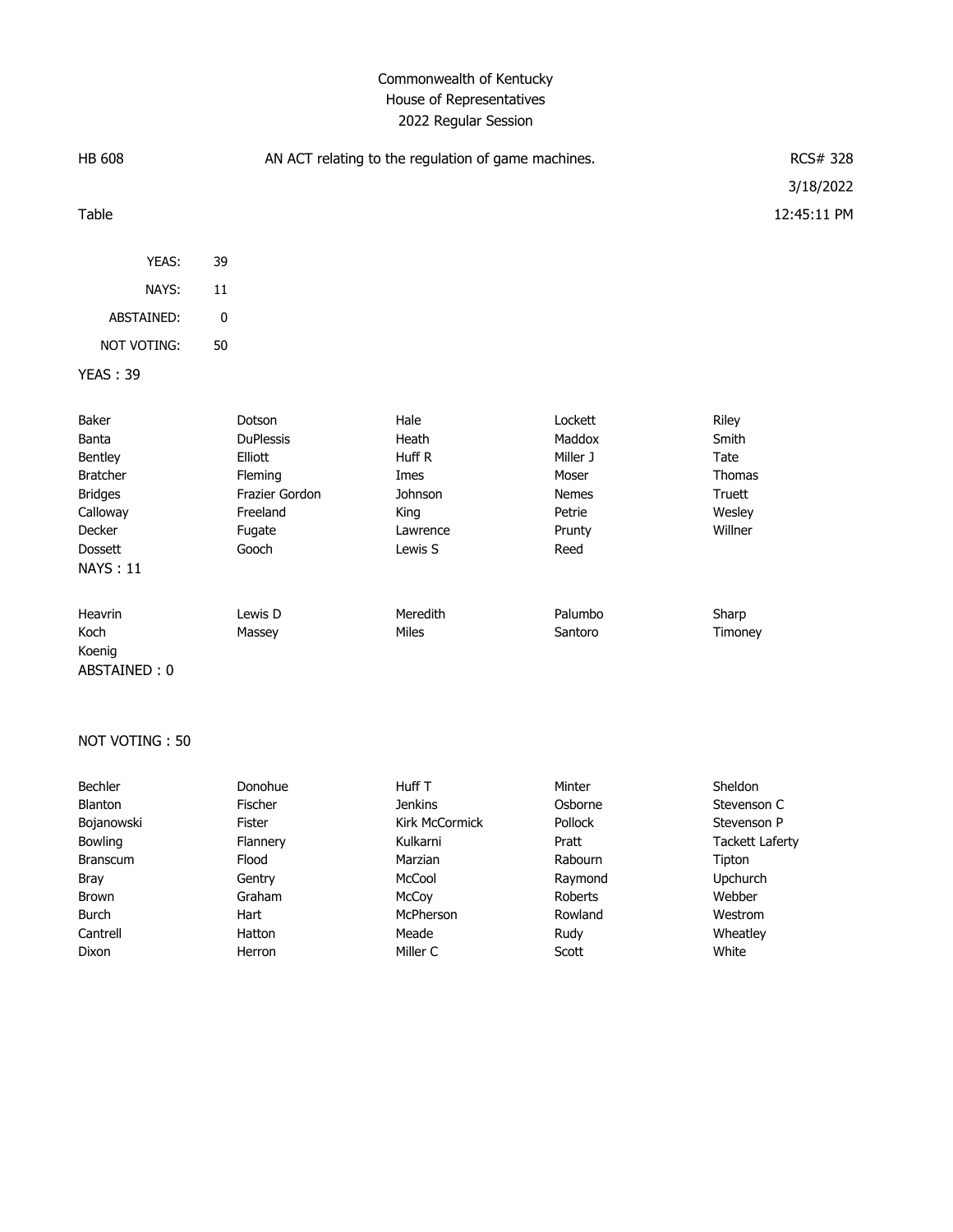# Commonwealth of Kentucky House of Representatives 2022 Regular Session

| <b>HB 608</b>                                                                                                                              |                                                                                                        | AN ACT relating to the regulation of game machines.                                                    |                                                                                                    |                                                                                                                                          |
|--------------------------------------------------------------------------------------------------------------------------------------------|--------------------------------------------------------------------------------------------------------|--------------------------------------------------------------------------------------------------------|----------------------------------------------------------------------------------------------------|------------------------------------------------------------------------------------------------------------------------------------------|
| Pass                                                                                                                                       |                                                                                                        |                                                                                                        |                                                                                                    | 1:02:32 PM                                                                                                                               |
| YEAS:                                                                                                                                      | 50                                                                                                     |                                                                                                        |                                                                                                    |                                                                                                                                          |
| NAYS:                                                                                                                                      | 31                                                                                                     |                                                                                                        |                                                                                                    |                                                                                                                                          |
| ABSTAINED:                                                                                                                                 | $\pmb{0}$                                                                                              |                                                                                                        |                                                                                                    |                                                                                                                                          |
| <b>NOT VOTING:</b>                                                                                                                         | 19                                                                                                     |                                                                                                        |                                                                                                    |                                                                                                                                          |
| <b>YEAS: 50</b>                                                                                                                            |                                                                                                        |                                                                                                        |                                                                                                    |                                                                                                                                          |
| Baker<br>Bentley<br>Bojanowski<br>Bowling<br><b>Branscum</b><br><b>Bray</b><br>Calloway<br>Cantrell<br>Dixon<br>Elliott<br><b>NAYS: 31</b> | <b>Fister</b><br>Flannery<br>Flood<br>Freeland<br>Fugate<br>Graham<br>Hale<br>Hart<br>Heath<br>Heavrin | Herron<br><b>Jenkins</b><br>King<br>Koch<br>Koenig<br>Lewis D<br>Massey<br>McCoy<br>McPherson<br>Meade | Meredith<br>Miles<br>Minter<br>Osborne<br>Palumbo<br>Pollock<br>Pratt<br>Prunty<br>Rowland<br>Rudy | Santoro<br>Sharp<br>Stevenson C<br><b>Tackett Laferty</b><br><b>Thomas</b><br>Timoney<br><b>Truett</b><br>Upchurch<br>Webber<br>Wheatley |
| Banta<br><b>Bratcher</b><br><b>Bridges</b><br><b>Brown</b><br>Donohue<br>Dossett<br>Dotson<br>ABSTAINED: 0                                 | <b>DuPlessis</b><br>Fischer<br>Frazier Gordon<br>Gentry<br>Gooch<br>Hatton                             | Huff R<br>Imes<br>Kulkarni<br>Lawrence<br>Lewis S<br>Lockett                                           | Maddox<br>Miller J<br>Moser<br><b>Nemes</b><br>Petrie<br>Raymond                                   | Reed<br>Scott<br>Smith<br>Tate<br>Westrom<br>Willner                                                                                     |

## NOT VOTING : 19

| Bechler        | <b>Fleming</b> | Marzian  | Rilev          | Tipton |
|----------------|----------------|----------|----------------|--------|
| <b>Blanton</b> | Huff T         | McCool   | Roberts        | Wesley |
| Burch          | Johnson        | Miller C | <b>Sheldon</b> | White  |
| Decker         | Kirk McCormick | Rabourn  | Stevenson P    |        |